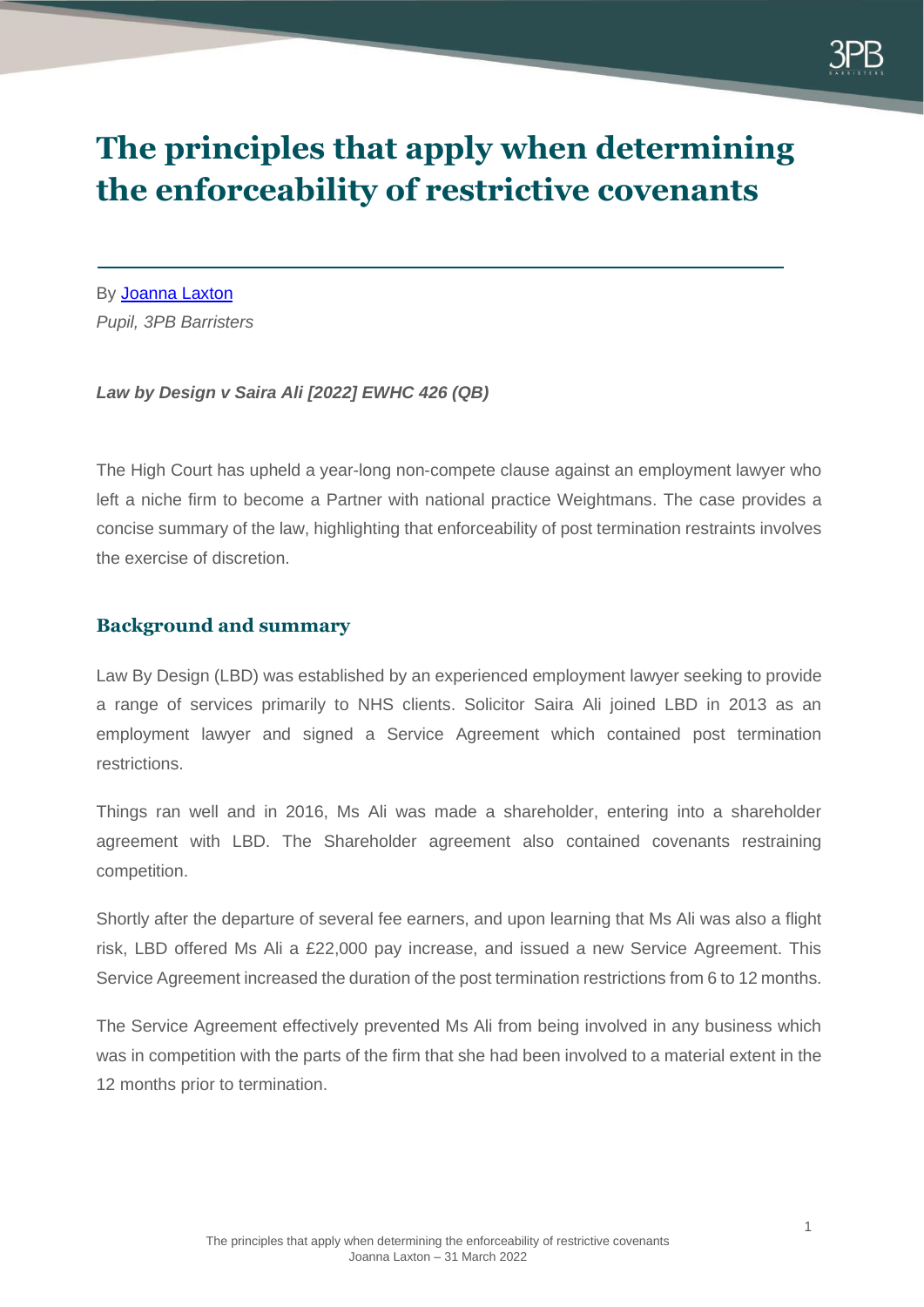The Service Agreement contained important limitations to the covenants, Mr Justice Beer noting that -

*"The critical fulcrum around which the covenant turns is the definition of 'Restricted Business' – this limits the operation of the covenant to parts of LBD in which Ms Ali was involved to a material extent proximately to her departure from the firm.*

*"This device ensures that the covenant is reasonable in the scope of its operation: (i) if Ms Ali was not involved in parts of LBD to a material extent, then the covenant is not operative in relation to those parts; (ii) if Ms Ali was involved in such parts of the business to a material extent, then the covenant bites – but that is because it is reasonable to restrict her from joining a business which competes with those parts of LBD's business."*

The wording in the Shareholders Agreement read differently, restraining a Shareholder from being *"engaged, concerned or interested in, or assist, a business which competes, directly or indirectly, with a business of the Company as operated at any time during the previous 12 months in a territory in which the Company has operated such business during such previous 12 months".*  Accordingly, the Shareholders Agreement sought to prevent ANY direct or indirect competition. Further it lacked the 'material extent' carve out which was drafted into the Service Agreement.

Just three months after the signing the new Service Agreement, Ms Ali resigned to join Weightmans as a Partner.

#### **Test as set out in** *TFS Derivatives*

Mr Justice Beer applied the four-stage test from the earlier High Court decision in *TFS Derivatives Ltd v Morgan [2004] EWHC 3181 (QB)*. That test is as follows -

*"Firstly, the court must decide what the covenant means when properly construed. Secondly, the court will consider whether the former employers have shown on the evidence that they have legitimate business interests requiring protection in relation to the employee's employment…Thirdly, once the existence of legitimate protectable interests has been established, the covenant must be shown to be no wider than is reasonably necessary for the protection of those interests. Reasonable necessity is to be assessed from the perspective of reasonable persons in the position of the parties as at the date of the contract, having regard to the contractual provisions as a whole and to the factual matrix to which the contract would then realistically have been expected to apply."*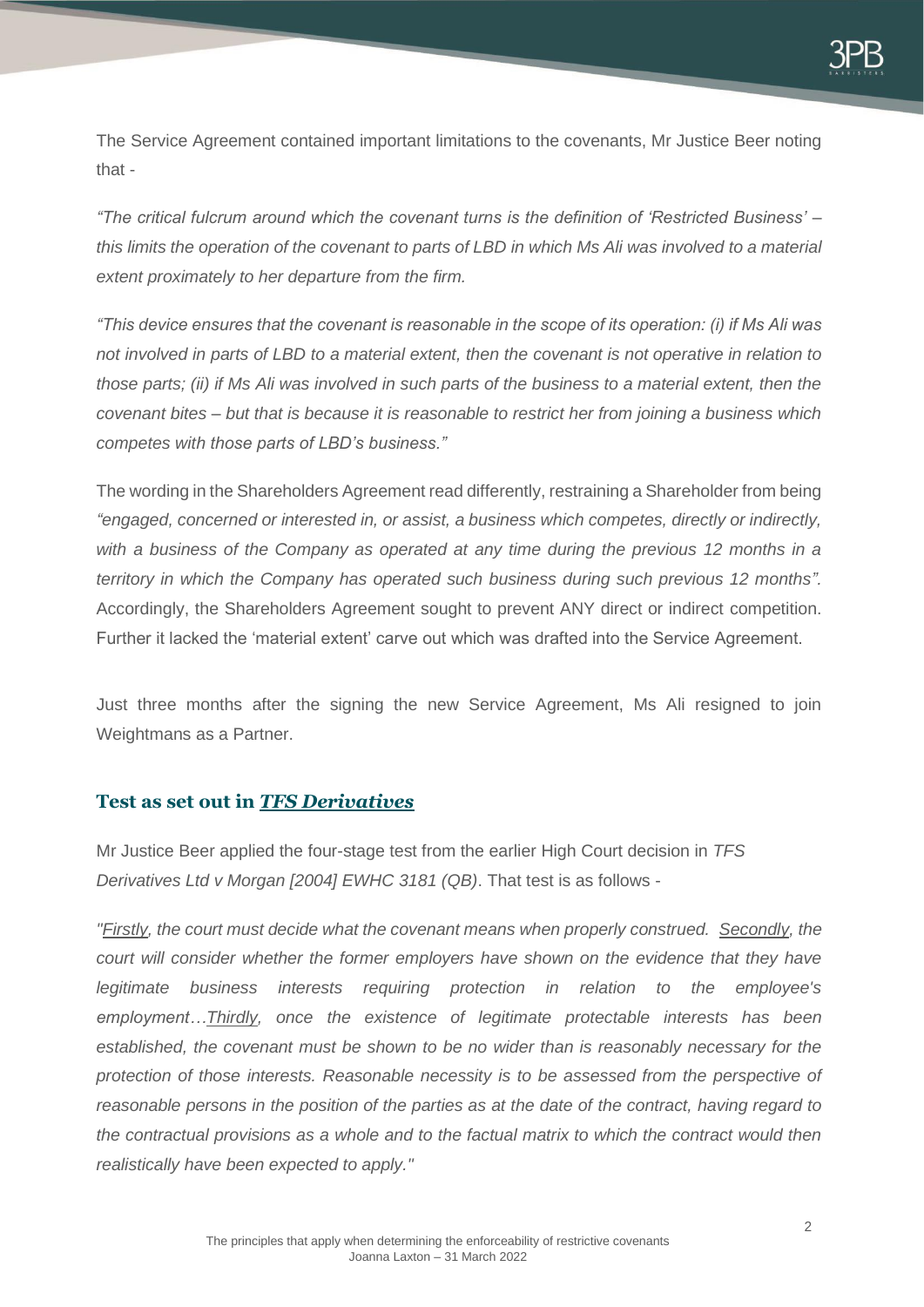The fourth stage of the process to be applied is the exercise of discretion, namely "*… whether, as a matter of discretion, the injunctive relief sought should in all the circumstances be granted, having regard, amongst other things, to its reasonableness as at the time of trial."*

Consideration of the third stage of the test involves an assessment of matters such as duration, geographical extent, and scope of the restraint.

#### **Different approach for Employment Contracts**

The Court also noted that the enforcement of provisions in employment contracts (where it is presumed there is an inequality of bargaining power) should be more stringent. That more stringent approach was also applied to the Shareholders' Agreement because the relationship between LBD and Ms Ali was still one of employer and employee.

## **Decision**

Applying the more stringent approach to the terms of the Shareholders' Agreement, Mr Justice Beer found that the provisions were too wide – they sought to restrain any competition, in relation to all parts of the business (not just those with which Ms Ali was materially engaged).

In relation to the provisions in the Service Agreement, and reading the restriction in terms of what was allowed, Mr Justice Beer noted that the provisions allowed Ms Ali to join a business anywhere in England and Wales, provided that it did not compete with LBD for NHS clients in the north west of England or a distinct region in Hertfordshire.

He noted that LBD had shown that it had a legitimate business interest to protect.

In relation to the third element of the test, the Court noted the limitations that had been drafted into the Service Agreement so as to reduce the impact of the restraint. As such, deciding that the restriction was set in terms that were no wider than necessary was an "*uncomplicated conclusion*". When considering duration, a year was determined to be *"a reasonable period"*. A year was *"reasonably necessary in order to find, successfully recruit, and then train/integrate a lawyer in a small firm such as LBD".* Ms Ali accepted in evidence that six months would be *"nowhere near enough time for all of that to take place"*.

An interesting aspect of the decision relates to the matters considered with regards to discretion. It was in relation to this final stage of the TFS test that the Court placed emphasis on Ms Ali's preparation of a business plan which formed part of her application to join Weightmans.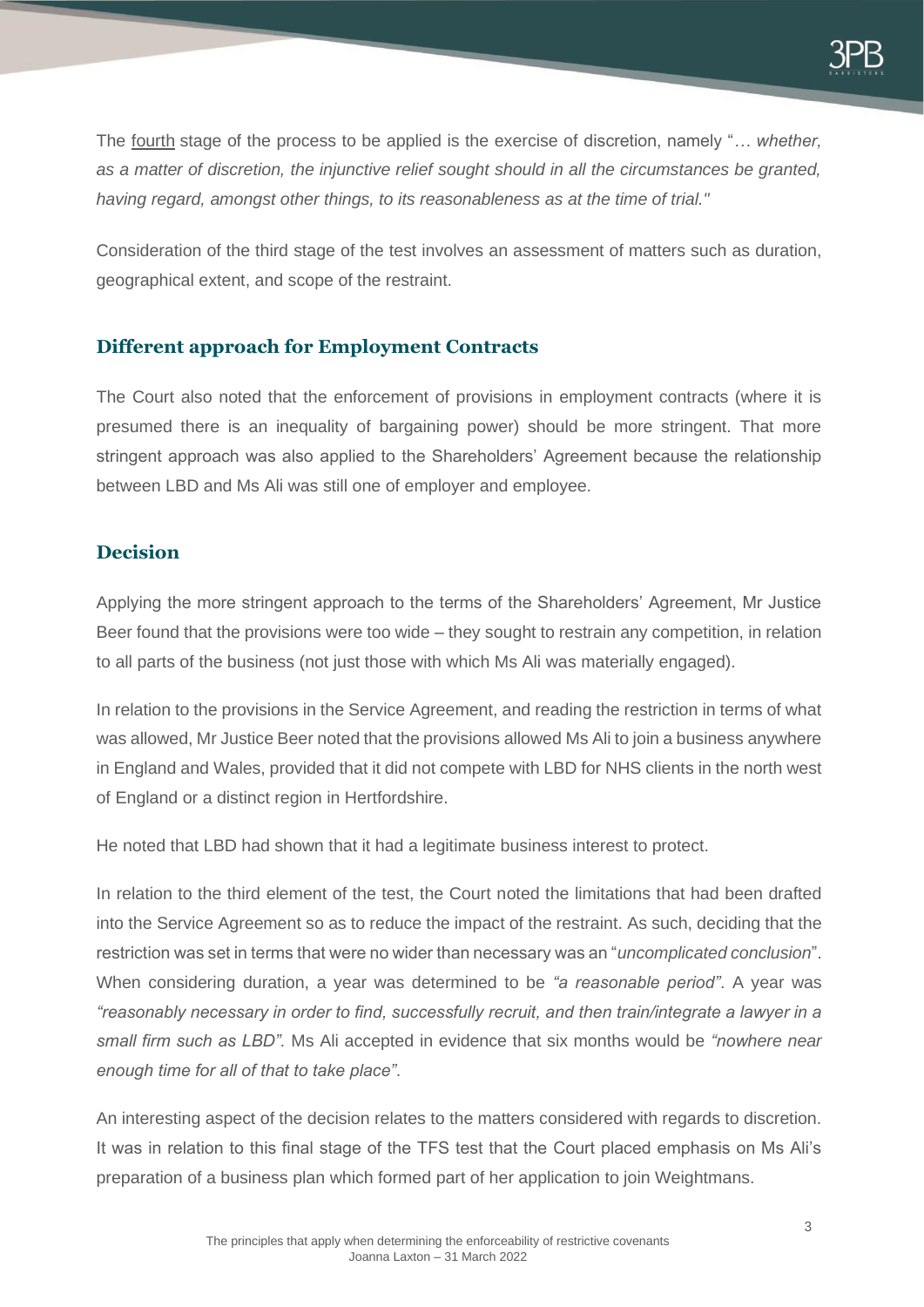In evidence Ms Ali had advanced that Weightmans were more interested in her than the clients she would bring should she join the firm. However, her application to join the firm had included a seven-page business plan. This was disclosed as part of the proceedings and revealed proposals to 'transition' clients from LBD to Weightmans, generating fee income of approximately £250,000 per annum. It was noted that this was close to a third of LBD's turnover.

This document described her work as being 'self-generated' and Mr Justice Beer noted the somewhat proprietorial language used by Ms Ali when speaking of 'her' clients, interpreting this to mean that clients were regarded as "*personal to her, her own, and as something she was entitled to transport*". However, Ms Ali had accepted that her connections with the clients all came via LBD.

It was also relevant that Ms Ali appeared to doubt that LBD would enforce against her given that it had not enforced against others who had also left, Mr Justice Beer noting that Ms Ali "*plainly regarded it as unlikely that she would ever be held to the non-competition clause*".

Accordingly, the claim made by LBD seeking to restrain Ms Ali from breaching the terms of her Service Agreement was successful.

#### **Comment**

This case provides a useful reminder of the principles to be applied when determining the enforceability of post termination restraints in the employment context. It is also notable that a remedy was provided despite Ms Ali giving undertakings that she would not misuse confidential information and would observe the restrictions which prevented her from soliciting clients. Perhaps that followed from what was found to be an intention to shift or move clients from LBD to Weightmans as revealed by the business plan.

And while the case importantly draws attention to the disclosable nature of relevant material, it is also a very helpful reminder that steps taken to limit the effect of restraints are likely to be significant in determining whether or not the covenant will stand.

The full judgement can be found here - <https://www.bailii.org/ew/cases/EWHC/QB/2022/426.html>*.*